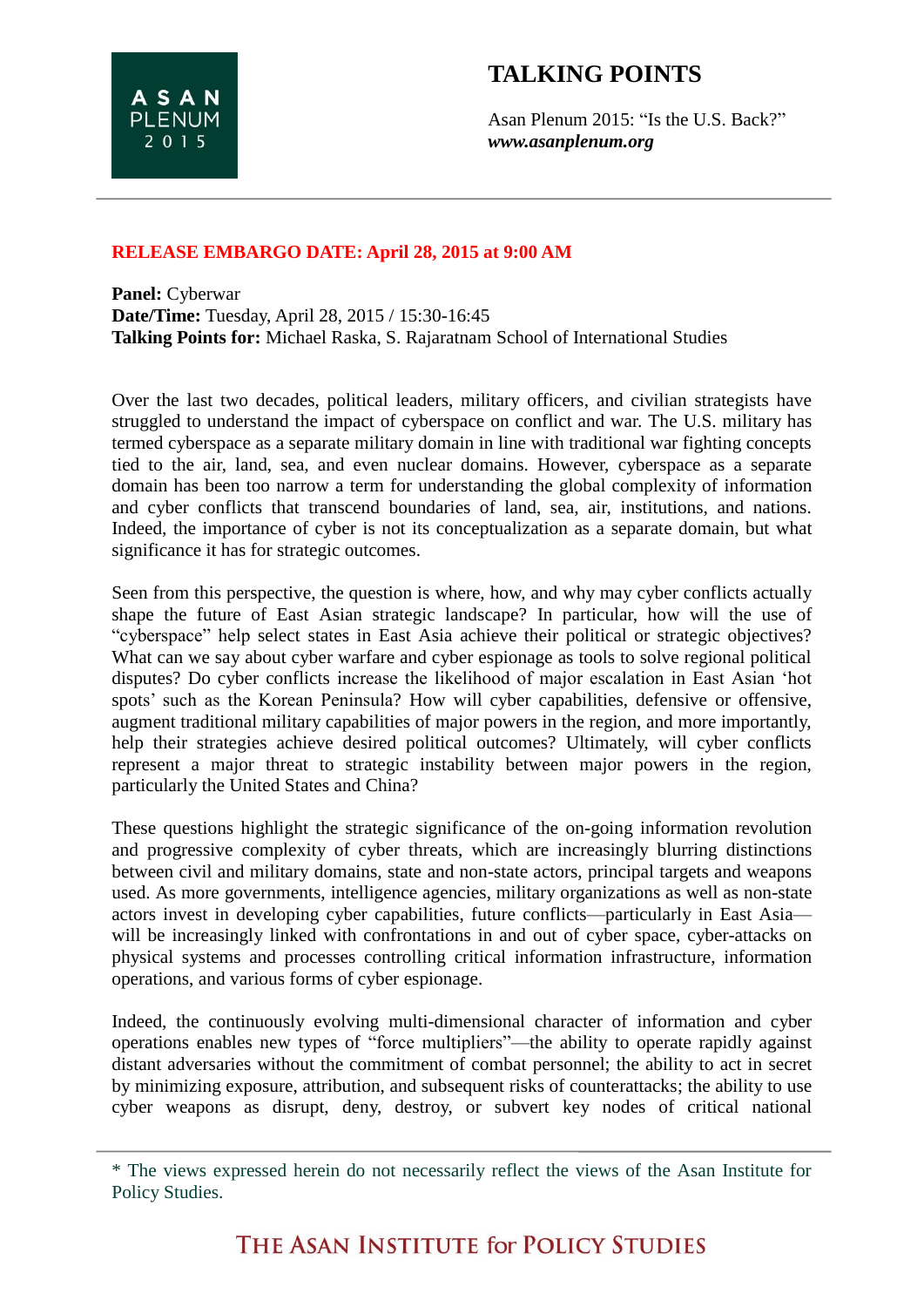

## **TALKING POINTS**

Asan Plenum 2015: "Is the U.S. Back?" *www.asanplenum.org*

infrastructures, including communications systems, banking and finance, logistics and transportation systems, national databases, and other vital information grids.

Arguably, we are entering the next wave of "hybrid" computer network operations that combine select elements of cyber and information warfare, which are gradually translated into the "kinetic" or "physical domain." The conceptual development of hybrid wars is evident in the Russian, Chinese, and, to a lesser degree, North Korean strategic thought on future conflicts. Underscoring Russia's concepts of "hybrid wars", for example, are three mutually-reinforcing principles. First and foremost is the idea of the "permanency of conflict," which blurs the boundaries between wartime and peacetime, space and time, as well as actors involved. In essence, ascertaining whether a state of war exists becomes increasingly difficult, particularly for the one under an attack.

The second characteristic of emerging hybrid conflicts is "multidimensionality." Specifically, achieving political and strategic objectives are no longer bound solely to traditional conventional military means; what is more important is the confluence of political, economic, informational, and other non-military means that, in turn, achieve the desired strategic effects, while also reducing the necessity for deploying hard military power to the bare minimum. Hybrid warfare, therefore, compels the opponent's military and civil population to support the attacker, to the detriment of their own government and country.

The third defining principle is "unified effort"—simultaneous application of "mixed tactics" conducted across the enemy's entire territory, and more importantly, within its "spheres of influence." In Russian, Chinese, and North Korean strategic thought, the main battlespace is inside the mind of the enemy. Therefore, hybrid warfare is as much about the primacy of "influence operations," including elaborate internal communications, deception operations, psychological operations, and well-defined external strategic communications in the cyber domain. These "invisible operations" subsequently pave the way for the "kinetic" victory on the battlefield.

The diffusion and adaptation of hybrid concepts that link cyber-kinetic-information strategies will likely shape the future of East Asia's strategic landscape. This is because hybrid warfare is generally about situations where conflict may be ambiguous, such as in the context of the Korean Peninsula and territorial disputes in the East and South China Seas. Armed fighting may not yet have occurred, but the war is already raging psychologically, politically, economically, and in the cyber arena. On one hand, its manifestation in cyberspace may be so subtle and incremental, and the information war so abstruse, that a state may not recognize its long-term strategic impact. On the other hand, hybrid "cyber-kinetic" strategies are becoming a part of new power-projection capabilities in select militaries in East Asia—complementing existing aerospace and naval assets, standoff precision weapons, ballistic and cruise missiles, and space-based C4ISR systems.

Hybrid warfare is therefore shaping the development of new domains of "military rivalry" in

THE ASAN INSTITUTE for POLICY STUDIES

<sup>\*</sup> The views expressed herein do not necessarily reflect the views of the Asan Institute for Policy Studies.